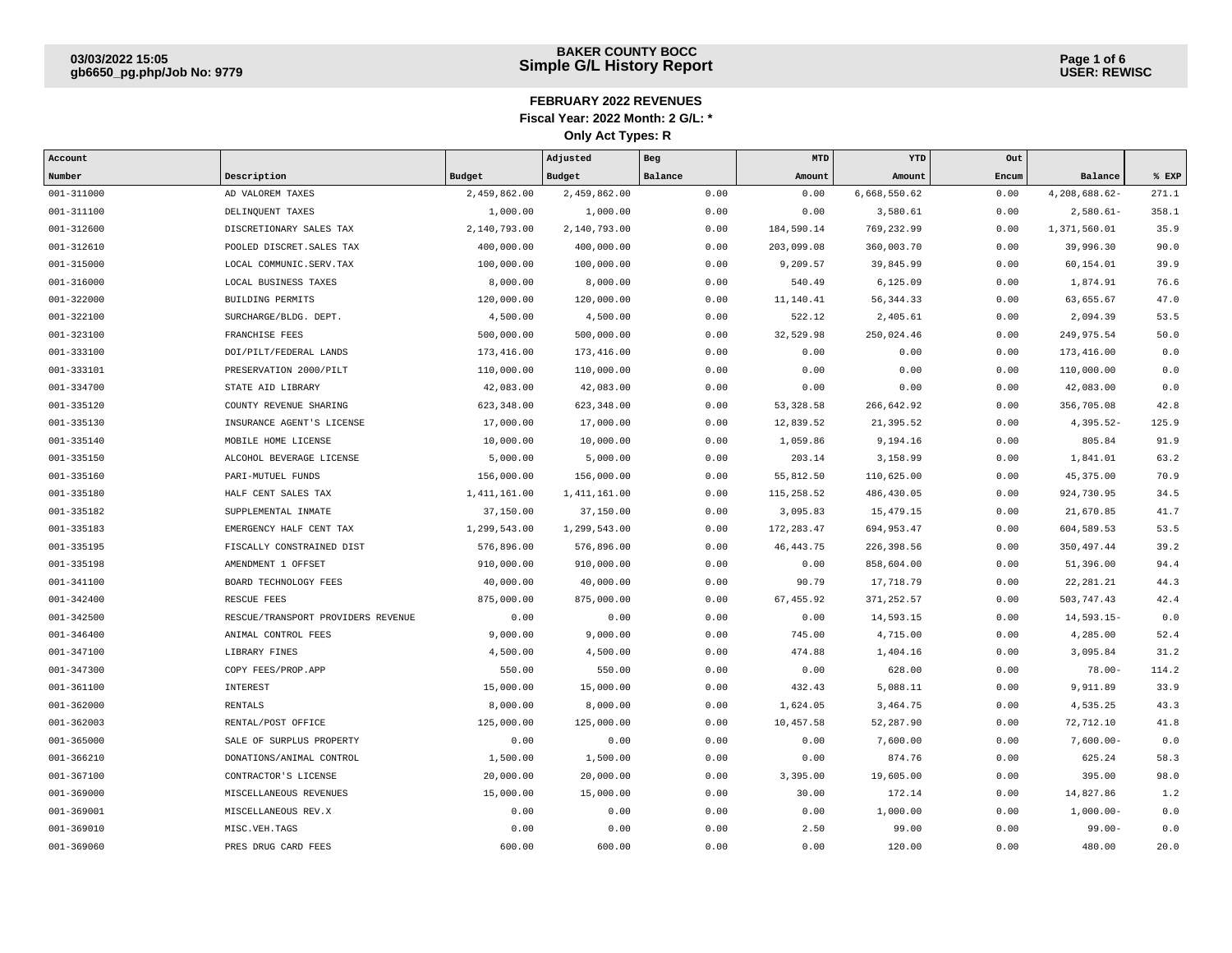| Account    |                           |                 | Adjusted        | Beg     | MTD        | YTD           | Out   |                 |       |
|------------|---------------------------|-----------------|-----------------|---------|------------|---------------|-------|-----------------|-------|
| Number     | Description               | Budget          | Budget          | Balance | Amount     | Amount        | Encum | Balance         | % EXP |
| 001-369102 | PLANS REVIEW              | 20,000.00       | 20,000.00       | 0.00    | 1,763.08   | 11,071.29     | 0.00  | 8,928.71        | 55.4  |
| 001-369200 | INSURANCE REFUNDS         | 15,000.00       | 15,000.00       | 0.00    | 1,306.67   | 7,334.75      | 0.00  | 7,665.25        | 48.9  |
| 001-369300 | MISCELLANEOUS REFUNDS     | 3,000.00        | 3,000.00        | 0.00    | 0.00       | 2,361.69      | 0.00  | 638.31          | 78.7  |
| 001-369320 | UTILITY REIMB/RECREATION  | 3,000.00        | 3,000.00        | 0.00    | 340.00     | 1,330.67      | 0.00  | 1,669.33        | 44.4  |
| 001-369330 | POSTAGE REIMBURSEMENTS    | 5,700.00        | 5,700.00        | 0.00    | 0.00       | 3,901.18      | 0.00  | 1,798.82        | 68.4  |
| 001-381003 | TRANSFER FROM IMPACT FEES | 2,000.00        | 2,000.00        | 0.00    | 0.00       | 0.00          | 0.00  | 2,000.00        | 0.0   |
| 001-386100 | TRANS FR CLERK OF COURT   | 50,000.00       | 50,000.00       | 0.00    | 0.00       | 163,608.32    | 0.00  | 113,608.32-     | 327.2 |
| 001-386400 | TRANS FR SHERIFF          | 5,000.00        | 5,000.00        | 0.00    | 0.00       | 0.00          | 0.00  | 5,000.00        | 0.0   |
| 001-386600 | TRANS FR PROPERTY APPRSR  | 10,000.00       | 10,000.00       | 0.00    | 0.00       | 0.00          | 0.00  | 10,000.00       | 0.0   |
| 001-386700 | TRANS FR TAX COLLECTOR    | 125,000.00      | 125,000.00      | 0.00    | 0.00       | 140,498.98    | 0.00  | 15,498.98-      | 112.4 |
| 001-386800 | TRANS FR SUP. ELECTIONS   | 0.00            | 0.00            | 0.00    | 0.00       | 8,903.03      | 0.00  | $8,903.03-$     | 0.0   |
| 001-389910 | LESS 5%                   | $520, 361.00 -$ | $520, 361.00 -$ | 0.00    | 0.00       | 0.00          | 0.00  | $520, 361.00 -$ | 0.0   |
| 001-389920 | CASH FORWARD              | 188,207.00      | 188,207.00      | 0.00    | 0.00       | 0.00          | 0.00  | 188,207.00      | 0.0   |
| 001-389941 | CASH FORWARD - STATE AID  | 200,000.00      | 200,000.00      | 0.00    | 0.00       | 0.00          | 0.00  | 200,000.00      | 0.0   |
|            | ** FUND 001 TOTAL         | 12, 326, 448.00 | 12,326,448.00   | 0.00    | 990,074.86 | 11,688,628.46 | 0.00  | 637,819.54      | 94.8  |
|            |                           |                 |                 |         |            |               |       |                 |       |
| 103-312300 | ONE CENT GAS TAX          | 212,379.00      | 212,379.00      | 0.00    | 32, 231.84 | 103,654.93    | 0.00  | 108,724.07      | 48.8  |
| 103-312400 | LOCAL OPTION GAS TAX      | 1,021,563.00    | 1,021,563.00    | 0.00    | 152,148.43 | 496,881.25    | 0.00  | 524,681.75      | 48.6  |
| 103-333200 | OKEFENOKEE REFUGE         | 4,000.00        | 4,000.00        | 0.00    | 0.00       | 0.00          | 0.00  | 4,000.00        | 0.0   |
| 103-333300 | FOREST REVENUE            | 110,000.00      | 110,000.00      | 0.00    | 0.00       | 0.00          | 0.00  | 110,000.00      | 0.0   |
| 103-335490 | COUNTY GAS TAX            | 383,958.00      | 383,958.00      | 0.00    | 32,075.69  | 157,309.20    | 0.00  | 226,648.80      | 41.0  |
| 103-335491 | MOTOR FUEL USE TAX        | 1,000.00        | 1,000.00        | 0.00    | 0.00       | 183.75        | 0.00  | 816.25          | 18.4  |
| 103-335495 | CONSTITUTIONAL FUEL TAX   | 870,722.00      | 870,722.00      | 0.00    | 74,405.11  | 353,102.42    | 0.00  | 517,619.58      | 40.6  |
| 103-337400 | TOWN OF GLEN PAYMENT      | 2,520.00        | 2,520.00        | 0.00    | 0.00       | 6,416.97      | 0.00  | $3,896.97-$     | 254.6 |
| 103-361100 | <b>INTEREST</b>           | 9,000.00        | 9,000.00        | 0.00    | 0.70       | 951.17        | 0.00  | 8,048.83        | 10.6  |
| 103-369300 | MISCELLANEOUS REFUNDS     | 40,000.00       | 40,000.00       | 0.00    | 0.00       | 16,448.25     | 0.00  | 23,551.75       | 41.1  |
| 103-369301 | HWY LIGHT MAINT.          | 8,000.00        | 8,000.00        | 0.00    | 0.00       | 0.00          | 0.00  | 8,000.00        | 0.0   |
| 103-389910 | LESS 5%                   | $124, 431.00 -$ | 124, 431.00-    | 0.00    | 0.00       | 0.00          | 0.00  | 124, 431.00-    | 0.0   |
| 103-389920 | CASH FORWARD              | 1,084,654.00    | 1,084,654.00    | 0.00    | 0.00       | 0.00          | 0.00  | 1,084,654.00    | 0.0   |
|            | ** FUND 103 TOTAL         | 3,623,365.00    | 3,623,365.00    | 0.00    | 290,861.77 | 1,134,947.94  | 0.00  | 2,488,417.06    | 31.3  |
|            |                           |                 |                 |         |            |               |       |                 |       |
| 104-311000 | AD VALOREM TAXES          | 5,495,152.00    | 5,495,152.00    | 0.00    | 0.00       | 334.46        | 0.00  | 5, 494, 817.54  | 0.0   |
| 104-311100 | DELINQUENT TAXES          | 2,000.00        | 2,000.00        | 0.00    | 0.00       | 85.95         | 0.00  | 1,914.05        | 4.3   |
| 104-331500 | GRANT FUNDS/FEDERAL       | 0.00            | 0.00            | 0.00    | 0.00       | 16,863.17     | 0.00  | $16,863.17-$    | 0.0   |
| 104-334220 | 911 RURAL COUNTY GRANT    | 0.00            | 0.00            | 0.00    | 0.00       | 5,501.26      | 0.00  | $5,501.26 -$    | 0.0   |
| 104-334225 | E911 COMMUNICATION        | 178,000.00      | 178,000.00      | 0.00    | 0.00       | 56,481.07     | 0.00  | 121,518.93      | 31.7  |
| 104-334241 | <b>JAG GRANTS</b>         | 50,000.00       | 50,000.00       | 0.00    | 0.00       | 10,833.31     | 0.00  | 39,166.69       | 21.7  |
| 104-348220 | FF-DOMESTIC VIOLENCE      | 300.00          | 300.00          | 0.00    | 1.00       | 1.00          | 0.00  | 299.00          | 0.3   |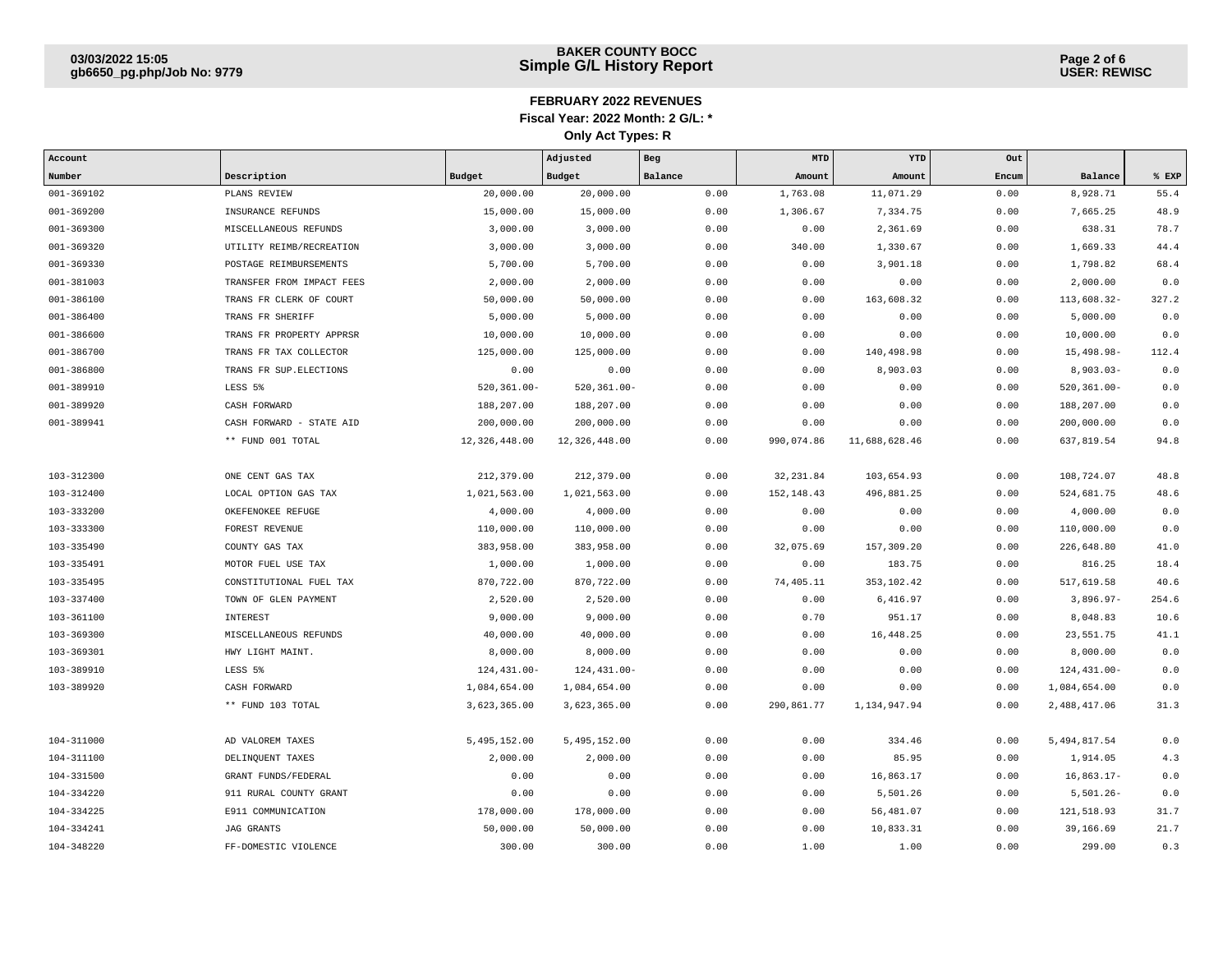| Account    |                           |                | Adjusted       | Beg     | MTD       | YTD        | Out   |                |       |
|------------|---------------------------|----------------|----------------|---------|-----------|------------|-------|----------------|-------|
| Number     | Description               | Budget         | Budget         | Balance | Amount    | Amount     | Encum | Balance        | % EXP |
| 104-361100 | INTEREST                  | 500.00         | 500.00         | 0.00    | 25.97     | 34.54      | 0.00  | 465.46         | 6.9   |
| 104-369000 | MISCELLANEOUS REVENUES    | 10,000.00      | 10,000.00      | 0.00    | 3,878.55  | 11,493.25  | 0.00  | $1,493.25-$    | 114.9 |
| 104-369300 | MISCELLANEOUS REFUNDS     | 7,000.00       | 7,000.00       | 0.00    | 782.64    | 3,427.80   | 0.00  | 3,572.20       | 49.0  |
| 104-381000 | INTER FUND TRANSFER       | 2,900,000.00   | 2,900,000.00   | 0.00    | 0.00      | 0.00       | 0.00  | 2,900,000.00   | 0.0   |
| 104-381700 | TRANSFER FROM GEN. REV.   | 103,775.00     | 103,775.00     | 0.00    | 0.00      | 0.00       | 0.00  | 103,775.00     | 0.0   |
| 104-386400 | TRANS FR SHERIFF          | 0.00           | 0.00           | 0.00    | 0.00      | 2,227.04   | 0.00  | $2,227.04-$    | 0.0   |
| 104-389910 | LESS 5%                   | $275,748.00 -$ | $275,748.00 -$ | 0.00    | 0.00      | 0.00       | 0.00  | $275,748.00 -$ | 0.0   |
|            | ** FUND 104 TOTAL         | 8,470,979.00   | 8,470,979.00   | 0.00    | 4,688.16  | 107,282.85 | 0.00  | 8,363,696.15   | 1.3   |
| 105-325100 | ASSESSMENTS               | 833, 449.00    | 833, 449.00    | 0.00    | 0.00      | 625,616.09 | 0.00  | 207,832.91     | 75.1  |
| 105-325101 | DELINQUENT ASSESSMENTS    | 100.00         | 100.00         | 0.00    | 0.00      | 179.74     | 0.00  | $79.74-$       | 179.7 |
| 105-361100 | INTEREST                  | 1,200.00       | 1,200.00       | 0.00    | 0.00      | 180.18     | 0.00  | 1,019.82       | 15.0  |
| 105-365000 | SALE OF SURPLUS PROPERTY  | 0.00           | 0.00           | 0.00    | 0.00      | 5,219.00   | 0.00  | $5,219.00-$    | 0.0   |
| 105-366200 | DONATIONS/EMERG.SRVS      | 0.00           | 0.00           | 0.00    | 0.00      | 250.00     | 0.00  | $250.00 -$     | 0.0   |
| 105-369000 | MISCELLANEOUS REVENUES    | 0.00           | 0.00           | 0.00    | 0.00      | 1,939.80   | 0.00  | $1,939.80-$    | 0.0   |
| 105-369300 | MISCELLANEOUS REFUNDS     | 0.00           | 0.00           | 0.00    | 0.00      | 810.00     | 0.00  | $810.00 -$     | 0.0   |
| 105-381000 | INTER FUND TRANSFER       | 81,100.00      | 81,100.00      | 0.00    | 0.00      | 0.00       | 0.00  | 81,100.00      | 0.0   |
| 105-389910 | LESS 5%                   | $41,677.00 -$  | $41,677.00 -$  | 0.00    | 0.00      | 0.00       | 0.00  | $41,677.00 -$  | 0.0   |
| 105-389920 | CASH FORWARD              | 201,479.00     | 201, 479.00    | 0.00    | 0.00      | 0.00       | 0.00  | 201,479.00     | 0.0   |
|            | ** FUND 105 TOTAL         | 1,075,651.00   | 1,075,651.00   | 0.00    | 0.00      | 634,194.81 | 0.00  | 441,456.19     | 59.0  |
| 108-334210 | EMS GRANT                 | 0.00           | 0.00           | 0.00    | 0.00      | 4,678.00   | 0.00  | $4,678.00-$    | 0.0   |
| 108-361100 | INTEREST                  | 0.00           | 0.00           | 0.00    | 0.00      | 77.64      | 0.00  | $77.64-$       | 0.0   |
|            | ** FUND 108 TOTAL         | 0.00           | 0.00           | 0.00    | 0.00      | 4,755.64   | 0.00  | $4,755.64-$    | 0.0   |
| 110-361100 | <b>INTEREST</b>           | 1,000.00       | 1,000.00       | 0.00    | 0.00      | 17.95      | 0.00  | 982.05         | 1.8   |
| 110-369800 | HRA CONTRIBUTIONS         | 0.00           | 0.00           | 0.00    | 0.00      | 5,120.00   | 0.00  | $5,120.00 -$   | 0.0   |
| 110-389920 | CASH FORWARD              | 154,000.00     | 154,000.00     | 0.00    | 0.00      | 0.00       | 0.00  | 154,000.00     | 0.0   |
|            | ** FUND 110 TOTAL         | 155,000.00     | 155,000.00     | 0.00    | 0.00      | 5,137.95   | 0.00  | 149,862.05     | 3.3   |
| 111-319000 | TOURIST TAX               | 49,500.00      | 49,500.00      | 0.00    | 10,544.48 | 53,767.50  | 0.00  | $4,267.50-$    | 108.6 |
| 111-361100 | <b>INTEREST</b>           | 2,000.00       | 2,000.00       | 0.00    | 0.00      | 738.57     | 0.00  | 1,261.43       | 36.9  |
| 111-389910 | LESS 5%                   | $2,475.00-$    | $2,475.00-$    | 0.00    | 0.00      | 0.00       | 0.00  | $2,475.00-$    | 0.0   |
|            | ** FUND 111 TOTAL         | 49,025.00      | 49,025.00      | 0.00    | 10,544.48 | 54,506.07  | 0.00  | $5,481.07-$    | 111.2 |
| 112-348155 | ADDT'L COURT COST/ST 939. | 9,500.00       | 9,500.00       | 0.00    | 479.18    | 2,630.87   | 0.00  | 6,869.13       | 27.7  |
| 112-361100 | INTEREST                  | 0.00           | 0.00           | 0.00    | 0.00      | 35.55      | 0.00  | $35.55 -$      | 0.0   |
|            | ** FUND 112 TOTAL         | 9,500.00       | 9,500.00       | 0.00    | 479.18    | 2,666.42   | 0.00  | 6,833.58       | 28.1  |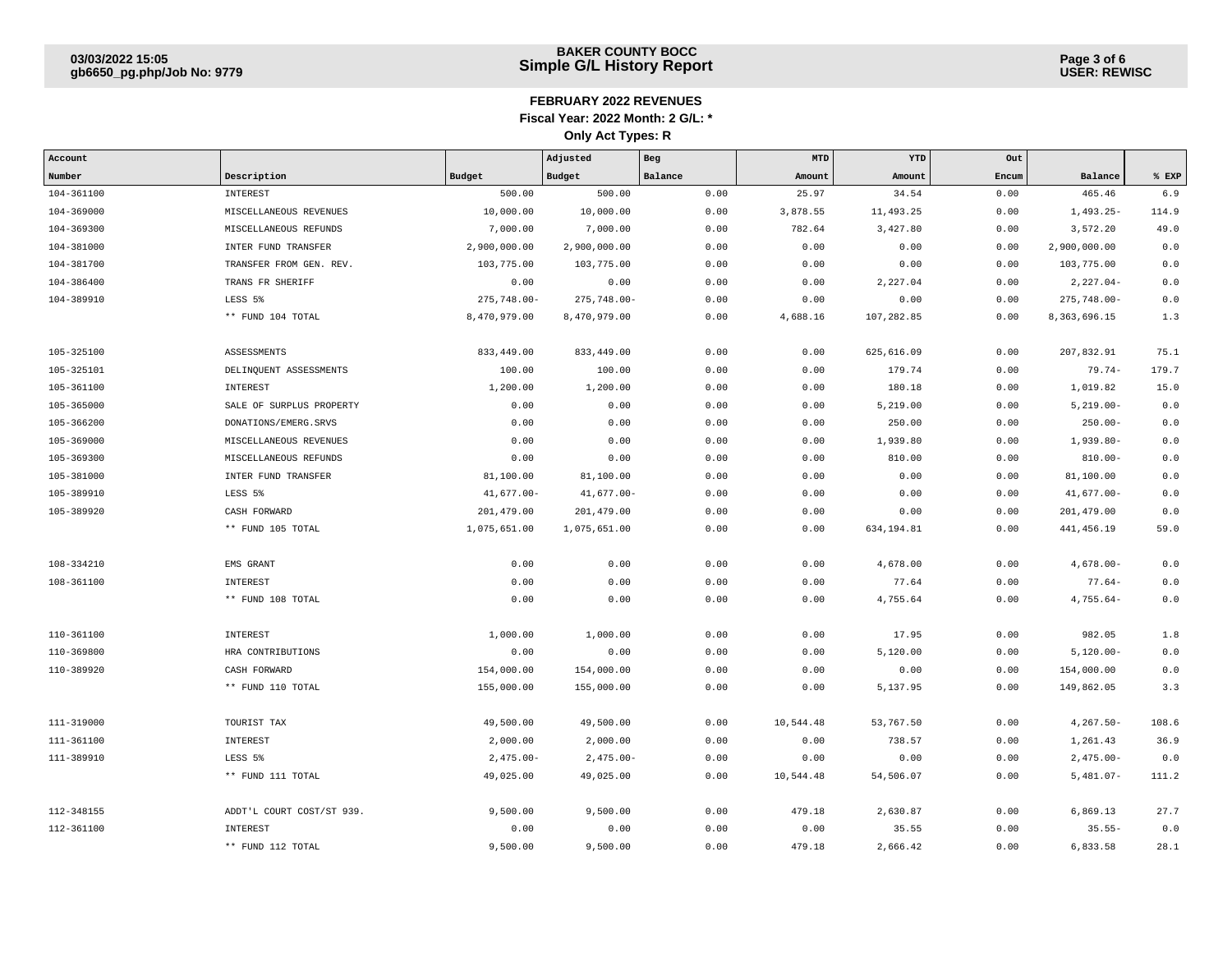| Account    |                           |               | Adjusted      | Beg     | MTD      | YTD         | Out   |               |       |
|------------|---------------------------|---------------|---------------|---------|----------|-------------|-------|---------------|-------|
| Number     | Description               | Budget        | Budget        | Balance | Amount   | Amount      | Encum | Balance       | % EXP |
|            |                           |               |               |         |          |             |       |               |       |
| 113-348155 | ADDT'L COURT COST/ST 939. | 9,500.00      | 9,500.00      | 0.00    | 479.16   | 2,630.89    | 0.00  | 6,869.11      | 27.7  |
| 113-361100 | INTEREST                  | 0.00          | 0.00          | 0.00    | 0.00     | $35.55-$    | 0.00  | 35.55         | 0.0   |
|            | ** FUND 113 TOTAL         | 9,500.00      | 9,500.00      | 0.00    | 479.16   | 2,595.34    | 0.00  | 6,904.66      | 27.3  |
|            |                           |               |               |         |          |             |       |               |       |
| 114-348155 | ADDT'L COURT COST/ST 939. | 9,500.00      | 9,500.00      | 0.00    | 493.86   | 2,630.08    | 0.00  | 6,869.92      | 27.7  |
| 114-361100 | INTEREST                  | 0.00          | 0.00          | 0.00    | 0.00     | 35.55       | 0.00  | $35.55 -$     | 0.0   |
|            | ** FUND 114 TOTAL         | 9,500.00      | 9,500.00      | 0.00    | 493.86   | 2,665.63    | 0.00  | 6,834.37      | 28.1  |
|            |                           |               |               |         |          |             |       |               |       |
| 115-348130 | COUNTY CRIM COURT COSTS   | 10,000.00     | 10,000.00     | 0.00    | 840.29   | 4,728.55    | 0.00  | 5,271.45      | 47.3  |
| 115-361100 | INTEREST                  | 25.00         | 25.00         | 0.00    | 0.00     | 66.17       | 0.00  | $41.17-$      | 264.7 |
|            | ** FUND 115 TOTAL         | 10,025.00     | 10,025.00     | 0.00    | 840.29   | 4,794.72    | 0.00  | 5,230.28      | 47.8  |
|            |                           |               |               |         |          |             |       |               |       |
| 116-325100 | <b>ASSESSMENTS</b>        | 390, 455.00   | 390, 455.00   | 0.00    | 0.00     | 273,965.94  | 0.00  | 116,489.06    | 70.2  |
| 116-325101 | DELINQUENT ASSESSMENTS    | 0.00          | 0.00          | 0.00    | 0.00     | 261.60      | 0.00  | $261.60 -$    | 0.0   |
| 116-334340 | SMALL COUNTY GRANT        | 90,909.00     | 90,909.00     | 0.00    | 0.00     | 0.00        | 0.00  | 90,909.00     | 0.0   |
| 116-361100 | INTEREST                  | 500.00        | 500.00        | 0.00    | 0.00     | 34.99       | 0.00  | 465.01        | 7.0   |
| 116-369300 | MISCELLANEOUS REFUNDS     | 12,000.00     | 12,000.00     | 0.00    | 0.00     | 6,350.00    | 0.00  | 5,650.00      | 52.9  |
| 116-369350 | NEW RIVER REIMBURSEMENT   | 100,000.00    | 100,000.00    | 0.00    | 8,333.33 | 41,666.65   | 0.00  | 58, 333.35    | 41.7  |
| 116-381700 | TRANSFER FROM GEN. REV.   | 472,137.00    | 472,137.00    | 0.00    | 0.00     | 0.00        | 0.00  | 472,137.00    | 0.0   |
| 116-389910 | LESS 5%                   | $19,523.00 -$ | $19,523.00 -$ | 0.00    | 0.00     | 0.00        | 0.00  | $19,523.00 -$ | 0.0   |
|            | ** FUND 116 TOTAL         | 1,046,478.00  | 1,046,478.00  | 0.00    | 8,333.33 | 322, 279.18 | 0.00  | 724,198.82    | 30.8  |
|            |                           |               |               |         |          |             |       |               |       |
| 117-348140 | ADDITIONAL COURT COSTS    | 1,500.00      | 1,500.00      | 0.00    | 0.00     | 178.00      | 0.00  | 1,322.00      | 11.9  |
| 117-361100 | INTEREST                  | 0.00          | 0.00          | 0.00    | 0.00     | 4.42        | 0.00  | $4.42-$       | 0.0   |
|            | ** FUND 117 TOTAL         | 1,500.00      | 1,500.00      | 0.00    | 0.00     | 182.42      | 0.00  | 1,317.58      | 12.2  |
|            |                           |               |               |         |          |             |       |               |       |
| 119-348150 | CR TRAFF CR IMP ORD#04-36 | 100.00        | 100.00        | 0.00    | 9.00     | 24.62       | 0.00  | 75.38         | 24.6  |
| 119-348535 | TRAFFIC COURT IMPROVEMENT | 25,000.00     | 25,000.00     | 0.00    | 3,466.65 | 14,834.27   | 0.00  | 10,165.73     | 59.3  |
| 119-348550 | CIR CRT IMP F.S. 938.18   | 10.00         | 10.00         | 0.00    | 0.00     | 0.00        | 0.00  | 10.00         | 0.0   |
| 119-361100 | INTEREST                  | 300.00        | 300.00        | 0.00    | 0.00     | 223.59      | 0.00  | 76.41         | 74.5  |
| 119-389920 | CASH FORWARD              | 81,590.00     | 81,590.00     | 0.00    | 0.00     | 0.00        | 0.00  | 81,590.00     | 0.0   |
|            | ** FUND 119 TOTAL         | 107,000.00    | 107,000.00    | 0.00    | 3,475.65 | 15,082.48   | 0.00  | 91,917.52     | 14.1  |
|            |                           |               |               |         |          |             |       |               |       |
| 120-348540 | ADDITIONAL COURT COSTS    | 7,500.00      | 7,500.00      | 0.00    | 578.84   | 2,350.65    | 0.00  | 5,149.35      | 31.3  |
|            | ** FUND 120 TOTAL         | 7,500.00      | 7,500.00      | 0.00    | 578.84   | 2,350.65    | 0.00  | 5,149.35      | 31.3  |
|            |                           |               |               |         |          |             |       |               |       |
| 121-348540 | ADDITIONAL COURT COSTS    | 10,000.00     | 10,000.00     | 0.00    | 0.00     | 0.00        | 0.00  | 10,000.00     | 0.0   |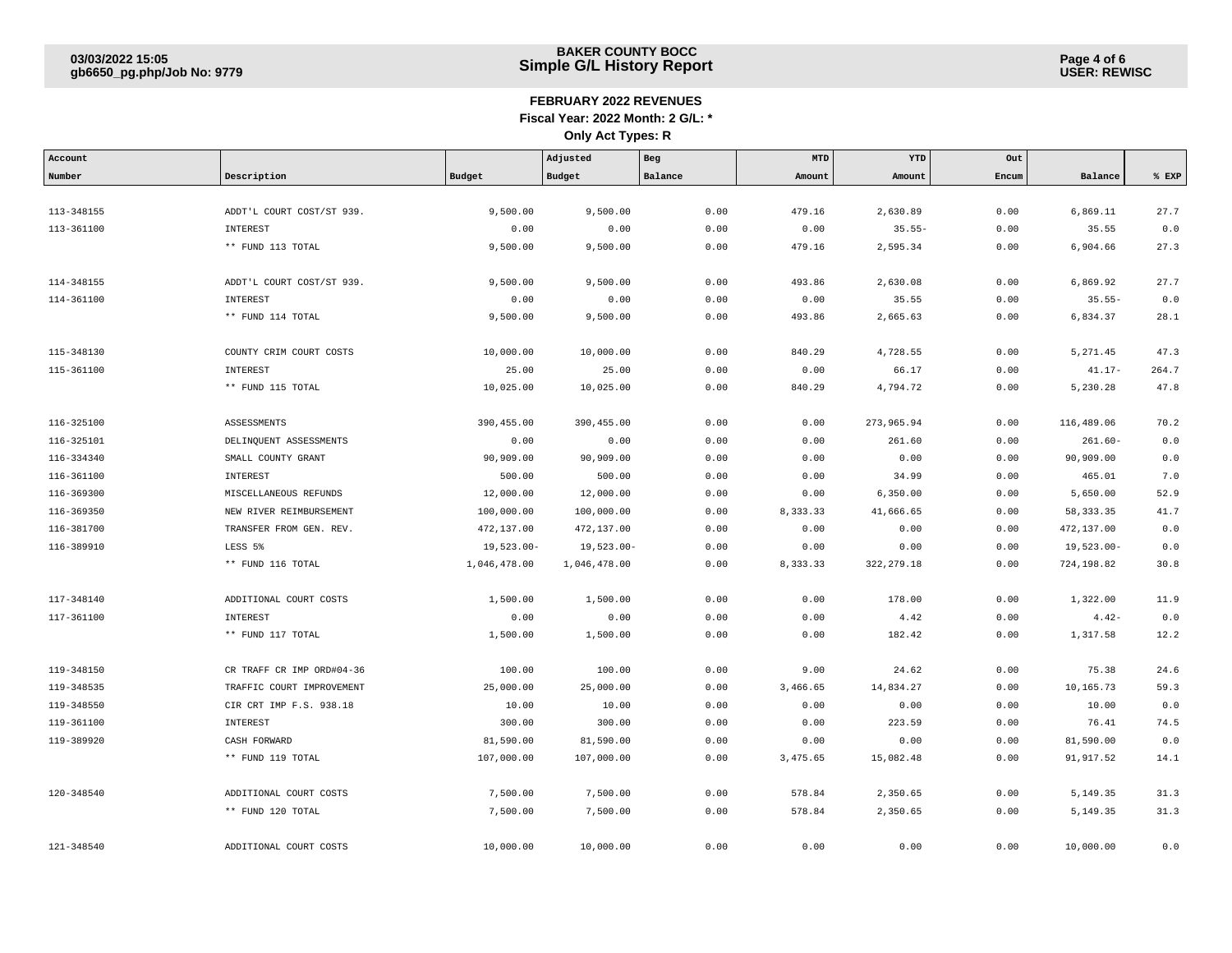| Account    |                           |            | Adjusted   | Beg     | MTD       | YTD        | Out   |               |       |
|------------|---------------------------|------------|------------|---------|-----------|------------|-------|---------------|-------|
| Number     | Description               | Budget     | Budget     | Balance | Amount    | Amount     | Encum | Balance       | EXP   |
|            | ** FUND 121 TOTAL         | 10,000.00  | 10,000.00  | 0.00    | 0.00      | 0.00       | 0.00  | 10,000.00     | 0.0   |
|            |                           |            |            |         |           |            |       |               |       |
| 122-331500 | GRANT FUNDS/FEDERAL       | 241,618.00 | 241,618.00 | 0.00    | 0.00      | 0.00       | 0.00  | 241,618.00    | 0.0   |
| 122-334500 | <b>GRANT FUNDS/STATE</b>  | 0.00       | 0.00       | 0.00    | 0.00      | 19,635.43  | 0.00  | $19,635.43-$  | 0.0   |
| 122-361100 | INTEREST                  | 850.00     | 850.00     | 0.00    | 0.00      | 0.00       | 0.00  | 850.00        | 0.0   |
| 122-389920 | CASH FORWARD              | 588,415.00 | 588,415.00 | 0.00    | 0.00      | 0.00       | 0.00  | 588,415.00    | 0.0   |
|            | ** FUND 122 TOTAL         | 830,883.00 | 830,883.00 | 0.00    | 0.00      | 19,635.43  | 0.00  | 811, 247.57   | 2.4   |
|            |                           |            |            |         |           |            |       |               |       |
| 123-347200 | SHOALS PARK CHARGES       | 0.00       | 0.00       | 0.00    | 2,385.00  | 10,719.59  | 0.00  | $10,719.59 -$ | 0.0   |
| 123-361100 | <b>INTEREST</b>           | 950.00     | 950.00     | 0.00    | 0.00      | 8.81       | 0.00  | 941.19        | 0.9   |
| 123-362000 | RENTALS                   | 0.00       | 0.00       | 0.00    | 0.00      | 750.00     | 0.00  | $750.00 -$    | 0.0   |
| 123-365200 | SALE OF TIMBER            | 30,000.00  | 30,000.00  | 0.00    | 41,360.29 | 205,796.83 | 0.00  | 175,796.83-   | 686.0 |
| 123-369300 | MISCELLANEOUS REFUNDS     | 0.00       | 0.00       | 0.00    | 0.00      | 253.22     | 0.00  | $253.22 -$    | 0.0   |
| 123-389920 | CASH FORWARD              | 161,553.00 | 161,553.00 | 0.00    | 0.00      | 0.00       | 0.00  | 161,553.00    | 0.0   |
|            | ** FUND 123 TOTAL         | 192,503.00 | 192,503.00 | 0.00    | 43,745.29 | 217,528.45 | 0.00  | $25,025.45-$  | 113.0 |
|            |                           |            |            |         |           |            |       |               |       |
| 133-334730 | BOATING IMPROVEMENT FUNDS | 8,000.00   | 8,000.00   | 0.00    | 906.35    | 3,906.06   | 0.00  | 4,093.94      | 48.8  |
| 133-334731 | FBIP-ST.MARY BOAT GRNT    | 394,000.00 | 394,000.00 | 0.00    | 0.00      | 0.00       | 0.00  | 394,000.00    | 0.0   |
| 133-361100 | <b>INTEREST</b>           | 300.00     | 300.00     | 0.00    | 0.00      | 89.43      | 0.00  | 210.57        | 29.8  |
| 133-389930 | CASH FORW-VESSEL FEES     | 29,700.00  | 29,700.00  | 0.00    | 0.00      | 0.00       | 0.00  | 29,700.00     | 0.0   |
|            | ** FUND 133 TOTAL         | 432,000.00 | 432,000.00 | 0.00    | 906.35    | 3,995.49   | 0.00  | 428,004.51    | 0.9   |
|            |                           |            |            |         |           |            |       |               |       |
| 139-348155 | ADDT'L COURT COST/ST 939. | 5,000.00   | 5,000.00   | 0.00    | 479.17    | 2,630.79   | 0.00  | 2,369.21      | 52.6  |
| 139-361100 | <b>INTEREST</b>           | 100.00     | 100.00     | 0.00    | 0.00      | 35.22      | 0.00  | 64.78         | 35.2  |
| 139-381001 | TRANSFER IN               | 14,000.00  | 14,000.00  | 0.00    | 0.00      | 0.00       | 0.00  | 14,000.00     | 0.0   |
| 139-389920 | CASH FORWARD              | 71,900.00  | 71,900.00  | 0.00    | 0.00      | 0.00       | 0.00  | 71,900.00     | 0.0   |
|            | ** FUND 139 TOTAL         | 91,000.00  | 91,000.00  | 0.00    | 479.17    | 2,666.01   | 0.00  | 88, 333.99    | 2.9   |
|            |                           |            |            |         |           |            |       |               |       |
| 166-361100 | <b>INTEREST</b>           | 7.00       | 7.00       | 0.00    | 0.00      | 0.00       | 0.00  | 7.00          | 0.0   |
| 166-363221 | 911 - 12.50 SURCHARGE     | 14,000.00  | 14,000.00  | 0.00    | 1,098.74  | 4,403.26   | 0.00  | 9,596.74      | 31.5  |
| 166-381001 | TRANSFER IN               | 23,000.00  | 23,000.00  | 0.00    | 0.00      | 0.00       | 0.00  | 23,000.00     | 0.0   |
|            | ** FUND 166 TOTAL         | 37,007.00  | 37,007.00  | 0.00    | 1,098.74  | 4,403.26   | 0.00  | 32,603.74     | 11.9  |
|            |                           |            |            |         |           |            |       |               |       |
| 167-361100 | <b>INTEREST</b>           | 0.00       | 0.00       | 0.00    | 0.00      | 5.25       | 0.00  | $5.25 -$      | 0.0   |
|            | ** FUND 167 TOTAL         | 0.00       | 0.00       | 0.00    | 0.00      | 5.25       | 0.00  | $5.25 -$      | 0.0   |
|            |                           |            |            |         |           |            |       |               |       |
| 180-341300 | ADMINISTRATIVE FEES       | 2,380.00   | 2,380.00   | 0.00    | 0.00      | 0.00       | 0.00  | 2,380.00      | 0.0   |
| 180-361100 | <b>INTEREST</b>           | 120.00     | 120.00     | 0.00    | 0.00      | 0.00       | 0.00  | 120.00        | 0.0   |